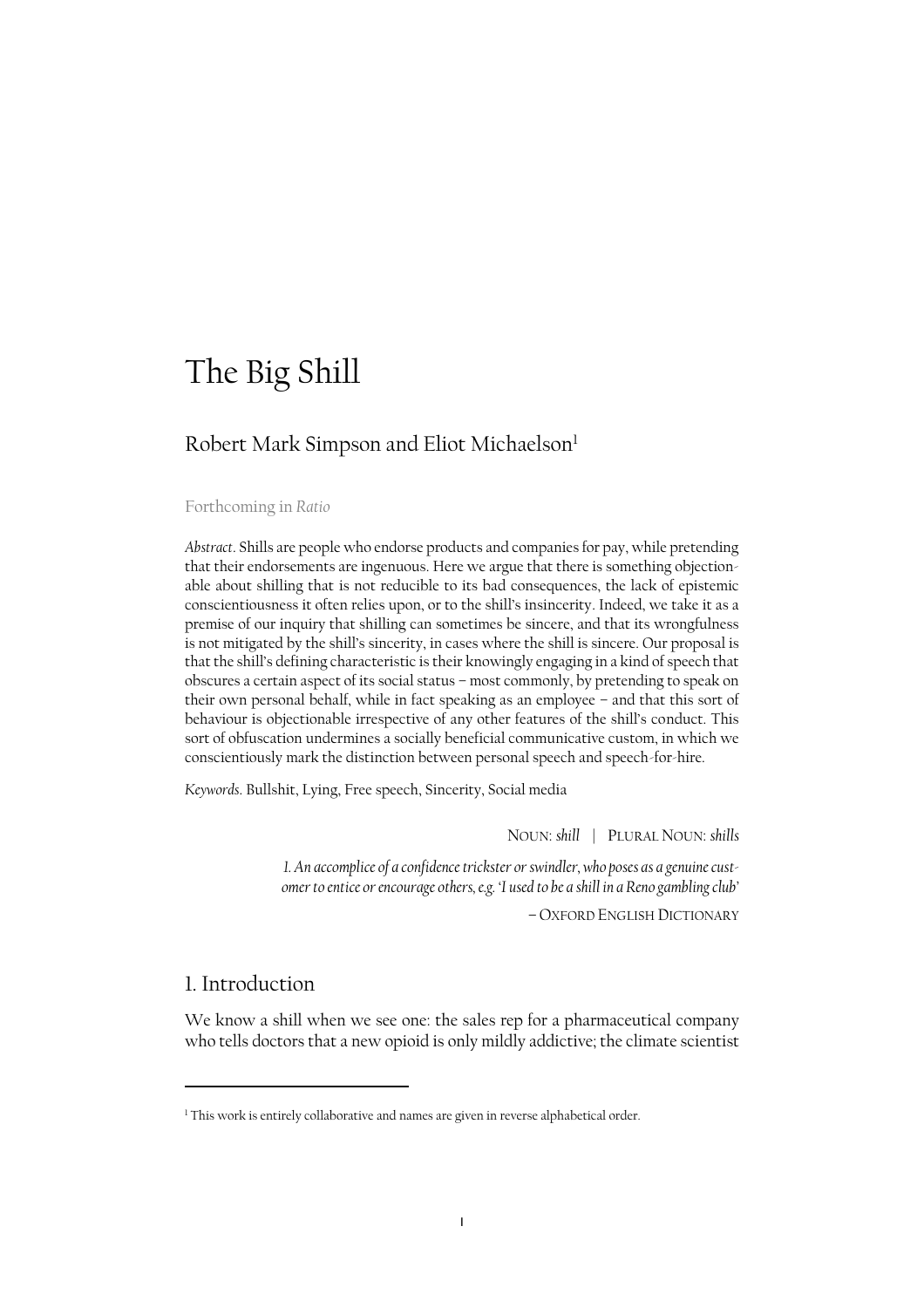whose research is sponsored by a large oil company; the social media influencer hawking 'Flat Tummy Tea'. To a rough first approximation: the shill is someone paid to speak in support of a product, organisation, or cause, while pretending to be speaking ingenuously, on their own behalf.<sup>2</sup> But what makes shilling objectionable? It often involves lying, or other forms of deception. Some shilling has bad results, and is thus objectionable on that basis. Probably most shilling involves a *prima facie* objectionable failure of integrity. The more interesting question is whether there is something about shilling as such that makes it *intrinsically* objectionable, over and above the garden variety wrongs that a particular shill commits in his particular context.

We take it that many people do intuitively regard shilling as wrong in this sense, and that they see its wrongness as being tied to the fact that the shill, unlike the candid spokesperson, obscures the nature of their relationship with the actor on whose behalf they are shilling. We want to defend this embryonic intuition. The problem with shilling, we will argue, is that in muddying the boundaries between ingenuous speech and speech-for-hire, the shill undermines a particular kind of salutary communicative social ethos that we should generally try to sustain.

Our interest in these questions is partly driven by the rise of influencers on social media platforms like Instagram. Not all influencers are shills. Certain influencers appear to be interested in fame for fame's sake. But many influencers resemble 'old-fashioned' corporate shills, in acting as paid spruikers who pretend that their spruiking is ingenuous and unpaid. Part of what makes our topic here intriguing is the difficulty we face in understanding where people's intense distaste for influencers is coming from. Yes, people find them obnoxious, and see them as a bellwether of some technologically-mediated cultural decline. But this isn't philosophically newsworthy. What would be newsworthy would be if influencers were communicating in a way that was distinctive, and distinctively wrongful. Initially it may seem like there is a complex form of insincerity involved in their trade. But, in fact, influencers can be sincere, and in some cases they are. The influencer's speech sometimes seems more objectionable precisely because of its sincerity. In giving an account of what shilling is, and of what makes it wrong, we want to get to grips with this peculiar subtlety.

In §2 we argue that shilling's objectionability cannot be reduced to a complaint about insincerity. In §3 we argue that its objectionability cannot be boiled down to a complaint about epistemic negligence. In §4 we elaborate and defend our central claim that shilling undermines a socially valuable communicative ethos, by blurring the boundaries between ingenuous speech and speech-for-hire. In §5 we explain why the same sort of charge shouldn't be levelled against spokespeople or innocent product enthusiasts, despite the fact that they commonly speak

<sup>&</sup>lt;sup>2</sup> This is how the term is typically used in ordinary parlance, today. Some dictionaries define the term in a slightly antiquated way, as referring to someone acting as a con artist's accomplice.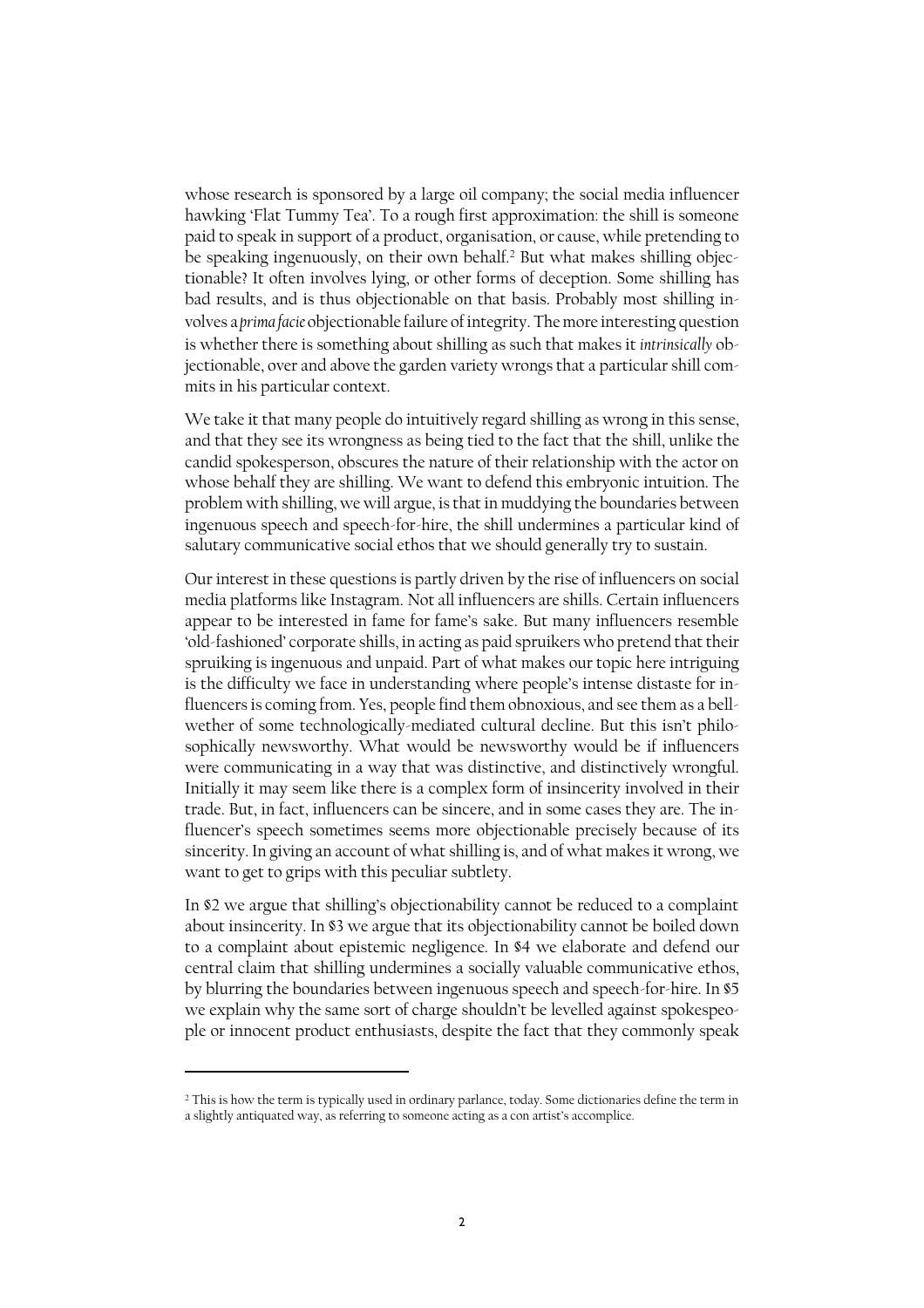in ways that resemble the shill's speech, in certain respects. We conclude in §6 by discussing the facilitation of shilling on social media platforms, and the phenomenon – an ominous phenomenon, we want to argue – of aspiring influencers acting like shills for no charge, in the hope of attracting paymasters.

## 2. Shilling and Insincerity

To start with we want to examine the idea that shilling is just a (slightly complicated) way of being insincere, and that its objectionability owes to itsinsincerity. To set the ball rolling with this, it will be helpful to get a few cases in view.

BIG PHARMA. Molly is a drug rep for Big P Pharma.<sup>3</sup> She is told by her employer that Opioid X is only minimally addictive. This is what she tells doctors at the conventions she attends, when she takes them for fancy dinners, etc. Conveniently, Molly also has a degree in pharmacology, so she is capable of reading the relevant research. She makes a point of telling the people that she's repping to that she is not just hawking Opioid X for pay: the data actually show it to be a safe, effective treatment.

*Version 1*: Molly has in fact read the relevant research and believes her employer's summary of it is inaccurate. She believes Opioid X is highly addictive.

*Version 2*: Molly has read the relevant research and she believes her employer's summary of it is accurate; while there is room for doubt, she believes that the preponderance of evidence suggests that Opioid X is only minimally addictive.

*Version 3*: Molly has access to the relevant research but hasn't bothered reading it properly. She takes her employer's summary of the known facts at face-value, and thus she accepts and attests that Opioid X is only minimally addictive.

Here is another structurally similar set of cases.

 $\overline{a}$ 

BIG OIL. Rex is a respected climate scientist. After building climate models for decades his work has taken an unexpected turn. Against the climatological consensus, and his own earlier work, Rex's models now indicate that the Earth's warming isn't driven by human activity. Rex's recent research is funded by grants from SpillHappy Oil, but he takes measures to obscure and downplay this fact as far as possible.

*Version 1*: Rex does not believe that his recent climate models are accurate. Rex's models attribute the Earth's atmospheric warming to increased solar

<sup>&</sup>lt;sup>3</sup> We originally used the names of real companies, but we were asked by the journal to change these. We leave it to the reader to run an appropriate mental 'find-and-replace'.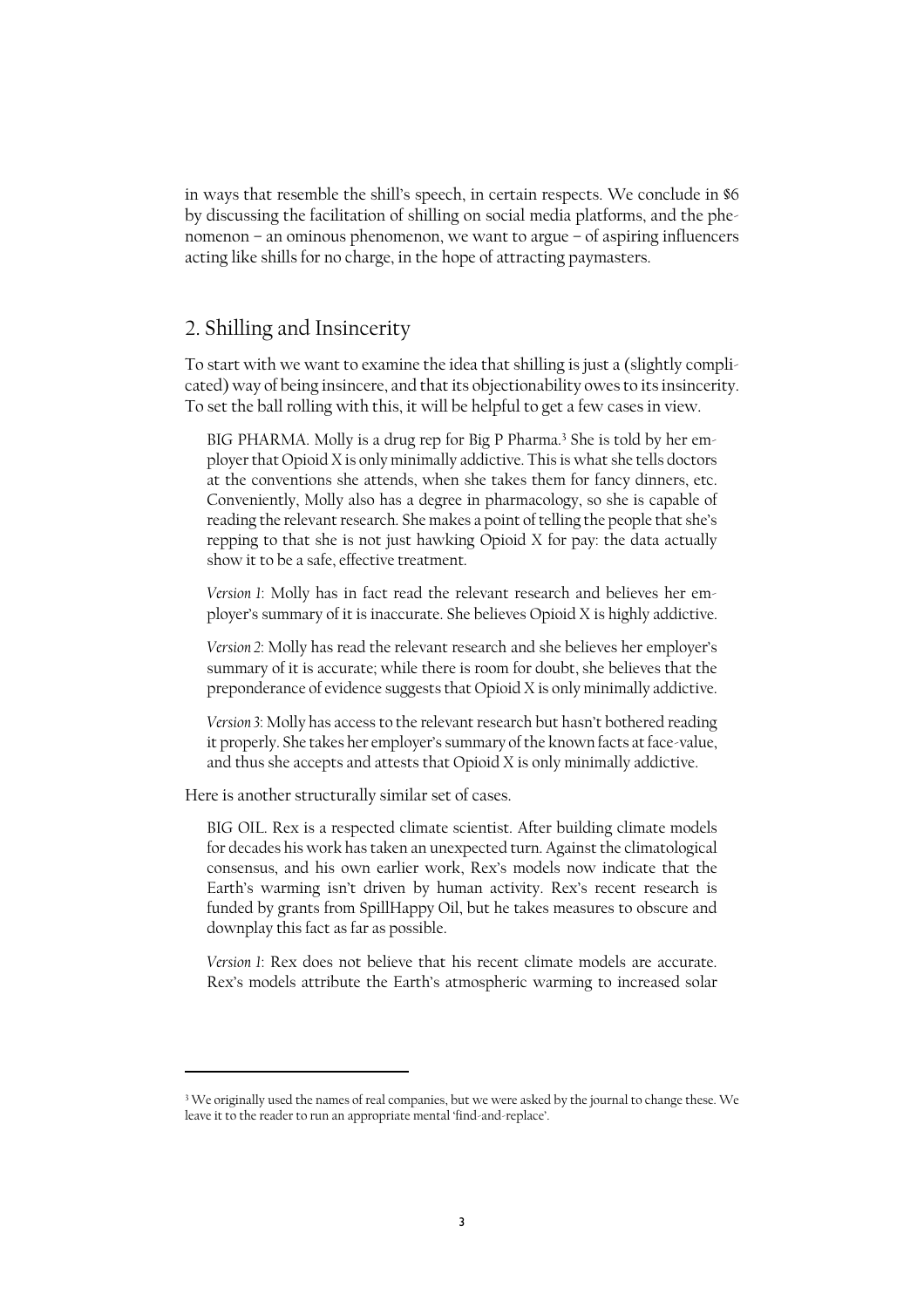flare activity, but he doesn't believe this explains the relevant explananda. Rather, he has been brazenly cynical in rigging his models to attract grants from SpillHappy Oil.

*Version 2*: Rex believes that his models are accurate. Rex's models attribute the Earth's atmospheric warming to increased solar flare activity, and Rex takes this to be a plausible account of things. Other climatologists have failed to persuade him that his models are essentially mistaking correlation for causation. Rex is confident that the others are in fact mistaken, and that he's one of a small number of climatologists whose beliefs on this matter tally with the facts.

*Version 3*: Rex accidentally encoded an exaggerated causal connection between solar flare activity and atmospheric warming into his models several years ago, and this has propagated through descendent models. If Rex were to thoroughly scrutinise his own code, he would regard this as an error. But he is so convinced of his superiority as a climatologist that he does not feel disposed to do so.

We take it that, in each version of these cases, the shill does something wrong, something objectionable. We take it, further, that this would have been the case even if what they were saying actually turned out to be true. We will return to this later, in §4. Our more immediate interest is to point to what we take to be the primary take-away from these cases: given how the details vary across the different versions, it turns out that a shill's statements are not necessarily insincere. Obviously, a shill could say things that she believes to be false – as we see in version 1 of each example. But, equally, a shill can believe what she says. Even if what she is saying is false, or even demonstrably false, the shill could be credulous, or dogmatic, or apathetic about critically examining her beliefs. In short, then, shilling cannot be felicitously classified as a species of insincerity.

Perhaps this line of argument rushes to its conclusion too quickly though. Consider versions 2 and 3 of BIG PHARMA or BIG OIL. Although our shills have a surface-level belief in what they are saying, it also seems like they must, at the same time, harbor a deeper awareness of the possibility of their surface-level beliefs being badly-founded. In BIG PHARMA version 3, for example, Molly knows full well that she hasn't done her homework. Surely this awareness must register somehow or other in how she thinks about the addictiveness of Opioid X. Perhaps then there is a sense in which Molly is of mixed mind about what she believes.

This line of reasoning finds *prima facie*support in recent discussions of insincerity. On the orthodox, Searlean analysis of insincerity, an assertion is sincere iff the speaker believes the asserted content (see Searle, 1969, pp. 66-67). A number of challenges have been offered to this analysis, but relevant for our purposes is one due to Michael Ridge (2006). Ridge's key insight is that sincerity can co-exist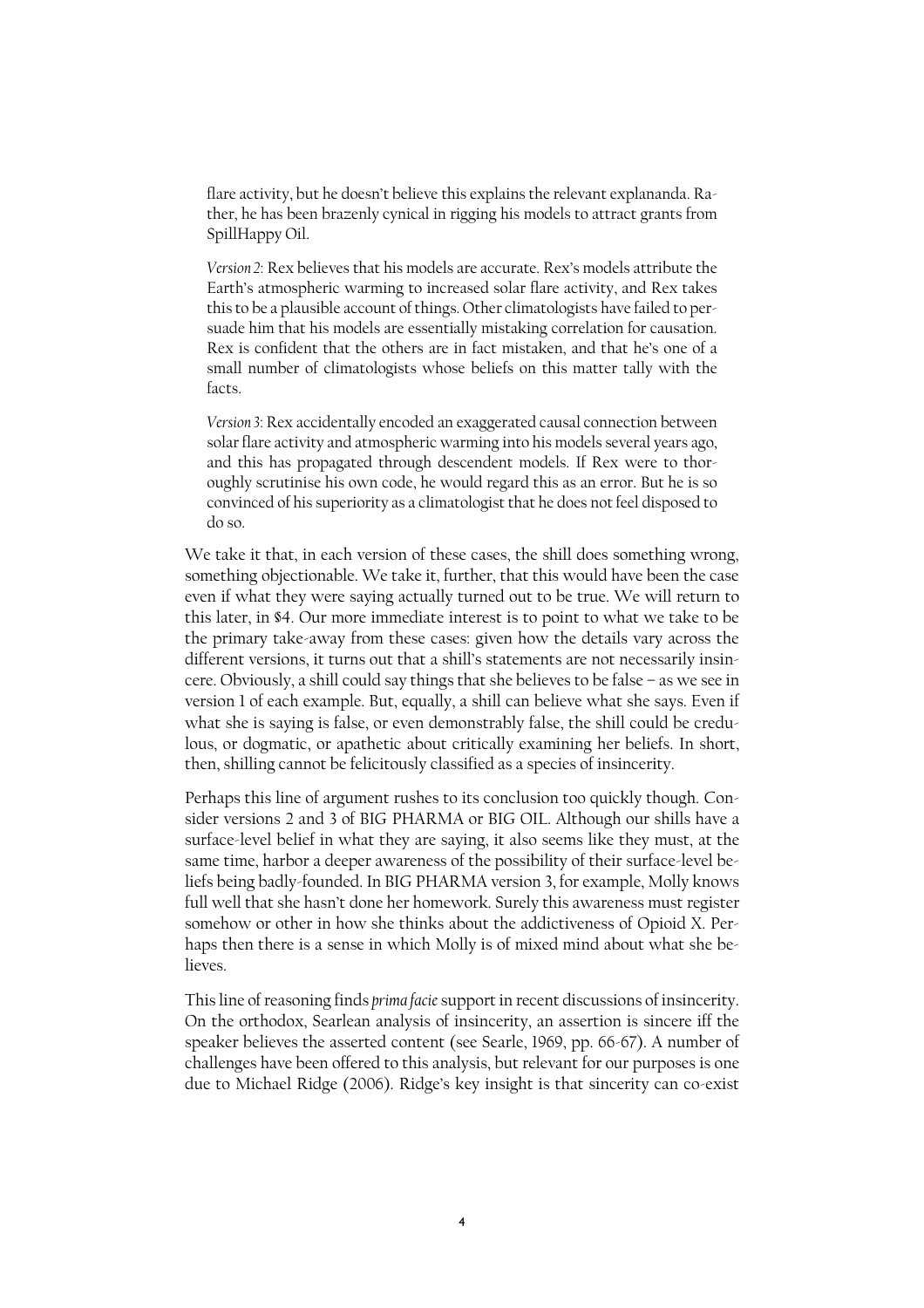with self-deception, in a way that a Searlean analysis overlooks. John might believe that he believes that his mother loves him, while, deep down, believing that she does not. Suppose that, when asked whether his mother loves him, John says 'yes, of course she does'. Intuitively, John speaks sincerely. But the orthodox account of sincerity regards his remark as insincere, because John has asserted that p despite his believing not-p (Ridge, 2006, pp. 488-89).

Andreas Stokke (2014) suggests that we can account for cases like this if we replace the orthodox *believe-what-you-assert* criterion with an alternative one. In order to sincerely assert that p, a speaker has to *mentally assent* to p's content. What is mental assent? According to Stokke, it means having a conscious belief-like attitude to the assented thing. To illustrate, consider our earlier case: John consciously affirms that his mother loves him, even though, unconsciously, he believes the opposite. In other words, on Stokke's view, John's sincerity is explained by his having only one relevant conscious belief: namely, that his mother loves him (Stokke, 2014, pp. 504-08).

Suppose for the moment that Molly is similarly conflicted in version 3 of BIG PHARMA. Might she nonetheless count as insincere in asserting that Opioid X is only mildly addictive? If so, we could potentially hold on to a simple, insincerity-based account of shilling.

Unfortunately, the insights from Stokke and Ridge actually nudge us the other way – that is to say, back to our initial appraisal of the cases. Why? Because Molly's sole relevant conscious belief is that Opioid X is only mildly addictive – a belief which is in line with what she asserts. So whatever is distinctive about shilling cannot be captured by construing shilling as a species of insincerity.<sup>4</sup>

## 3. Shilling and Epistemic Negligence

l

Here is another possibility: maybe shilling is objectionable because the shill offers advice, endorsements, etc., without exhibiting the kind of epistemic conscientiousness that they would need to in order to be justified in this. In the case of insincere shill, this lack of conscientiousness will be blatant. But even when the shill believes what they are saying, it seems like this is sometimes reliant upon the shill making a point of not conscientiously interrogating their beliefs. Perhaps the objectionability of shilling is tied to this? 5

<sup>4</sup> We are assuming that bullshitting and insincerity are distinct (if sometimes overlapping) categories. If bullshit constitutes a species of insincerity, this would complicate the argument slightly. But likewise, it would complicate any attempt to explain the wrongness of insincere speech.

<sup>&</sup>lt;sup>5</sup> As far as the underlying concerns go, there is a resemblance between the complaint against shilling outlined here, and W. K. Clifford's famous contention that it is wrong, always and everywhere, for anyone to believe anything on the basis of insufficient evidence; see Clifford (1877) in Madigan (Ed.) (1999). We are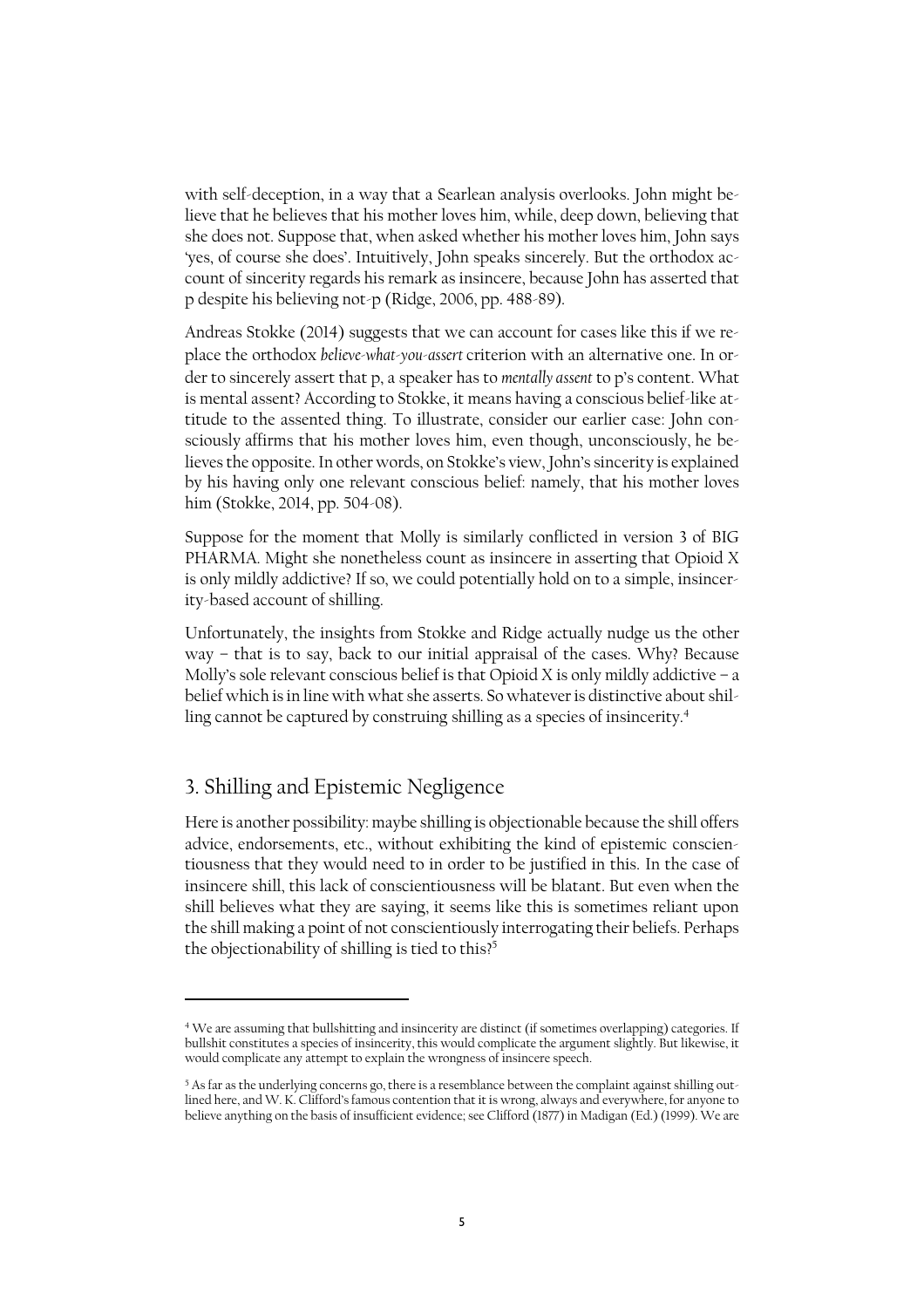The problem with this line of analysis is that there doesn't seem to be any form of epistemic negligence that is distinctive of the shill. In this section we will run through a series of possible explanations as to what the sincere shill's epistemically negligent performance might consist in. The basic problem with these various explanations is that none appears to track the phenomenon in the right way. Either they don't encompass enough of the cases that we intuitively recognise as instances of shilling, or else they encompass things that don't intuitively strike us as instances of shilling.

Consider: maybe what is going on with the sincere shill is that they are saying what they believe (fine), but they believe what they believe for bad reasons (bad). This clearly won't suffice, though. People assert things that they believe for bad reasons all the time without counting as shills: think of people who buy into medical quackery, or various pseudosciences. And moreover, it is at least possible for the shill to believe what they believe for good reasons. In BIG PHARMA version 2, even if Molly's beliefs are false, it appears possible that she could be believing as she does in a rationally acceptable way.

Here is another possibility. Maybe what's going on with the sincere shill is that they say what they believe (fine), and they believe what they believe for bad reasons (bad, but not distinctive), and – but – they *know* that they believe what they believe for bad reasons. This is more promising, but it still does not align with the intuitive conceptual scope of 'shill'. For example, in the version 2 versions of our cases, Rex and Molly take themselves to believe what they believe for good reasons. They may be mistaken about this, but nevertheless, the fact that they believe themselves to believe what they believe for good reasons is incompatible with them knowing that they believe what they believe for bad reasons.<sup>6</sup> Moreover, in the version 3 versions of the cases, Rex and Molly are, for reasons of epistemic apathy, somewhat oblivious as to whether they believe what they believe for good reasons. It seems incorrect to us to say that Rex and Molly know, in this situation, that they believe what they believe for bad reasons.

Perhaps this could be rectified by saying that sincere shills are *in a position to know* that they believe what they believe for bad reasons. Something in this suggestion is worth pausing on. There are some people who have no qualms about saying brazenly insincere things for money. But most of us are not like that. Most of us – if we found ourselves positioned, in life and the labour market, such that our one pathway to material security were to take up shilling – would hope that the

entertaining the notion that it is unethical to *advise* people on the basis of insufficient evidence, whereas Clifford is saying that it is unethical to *believe* on the basis of insufficient evidence. But the explanation of the ethical concern is similar in the two cases.

<sup>&</sup>lt;sup>6</sup> This follows straightforwardly from the widely-accepted view that in order to know that p one must believe that p. A cannot *know* that they believe that p for bad reasons, unless they *believe that* they believe that p for bad reasons. And A cannot believe that they believe that p for bad reasons, while believing – as Rex and Molly both do, in version 2 – that they believe that p for good reasons.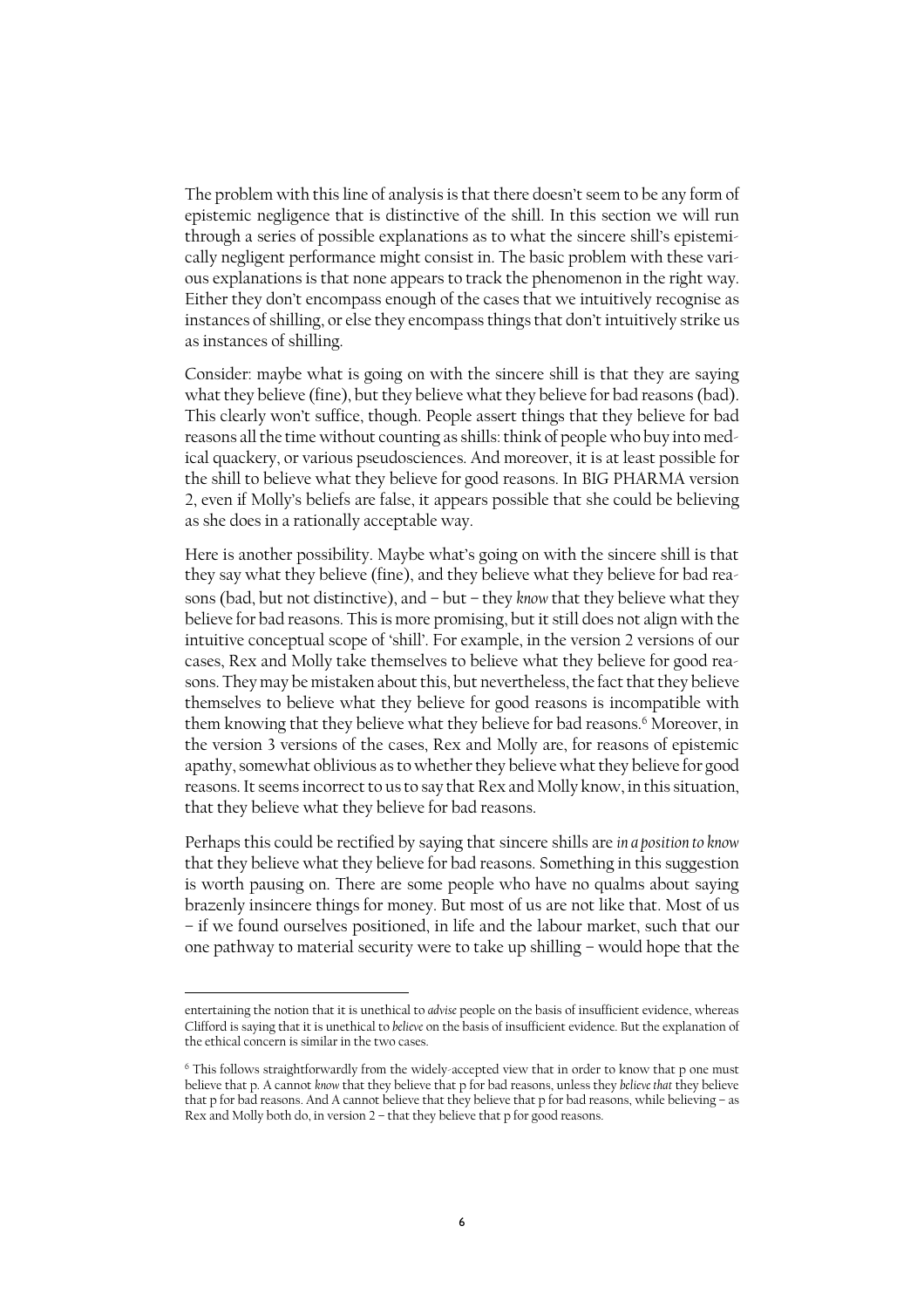things we ended up being paid to say were things that we could sincerely sign onto. But many of the things that shills are paid to say are things that an epistemically conscientious person – someone who wants to review the quality of their reasons for believing what they believe, when they are in a position to do so – will not be able to sincerely sign onto. So far asthat is the case, the viability of shilling as a profession will depend upon people being epistemically unconscientious, in the way we have described above.

However, even this trait doesn't seem to carve at the concept's joints. Plenty of people who are epistemically unconscientious in this fashion don't engage in the shill's distinctive form of communicative disingenuousness. There are all sorts of people who have formed beliefs on the basis of bad or insufficient evidence, who are in a position to know that this is the case, and yet are not shills. Asserting various things that one believes while failing to engage in diligent doxastic-record keeping vis-à-vis the grounds of those beliefs is a completely run-of-the-mill failing in societies like ours, for beings like us with an ordinary suite of cognitive limitations.

These thwarted proposals might lead us to a broader worry: perhaps there is, in fact, nothing distinctive about shilling. Whether or not they are sincere, shills are in a deeply epistemically compromised situation. There are all sorts of things about their life and livelihood that impair their ability to have an ingenuous doxastic take on the matters on which they're paid to shill. However, so one might argue, this situation is not *that* different to everyone else's. All of us are subject to a range of factors – advertising, political ideology, pressures of social loyalty – that undermine our capacity to have an ingenuous doxastic take on matters. To use the terms favoured by some Marxists, false consciousness and ideology are likely to be the norm, rather than the exception, for beings like us in societies like ours.

There is at least a grain of truth in this. Most of us, possibly all of us, have at least some beliefs that are borne of us trying to rationalise our social position and perspective, in ways that neglect to take account of various relevant explanatory factors that aren't readily apprehensible from a first-personal viewpoint. But even if we grant as much, there still appears to be something distinctive about the epistemic position one finds oneself in as a shill. This individual self-consciously participates in the distortive processes that colour her doxastic affairs. She is proactively complicit in these processes, in a way such that she will either be acutely aware of her having being epistemically compromised, or will have to enter into some kind of state of self-deception about this.<sup>7</sup> What's more, the shill is in the

<sup>&</sup>lt;sup>7</sup> Granted, some authors will say that in fact most people in positions of social privilege are to some extent 'proactively complicit' in distortive processes that colour their beliefs – that they are, to use a term favoured by Medina (2012), *actively ignorant*. Even if that is right, though, there is presumably still something distinctive – something abnormally self-transparent, we might think – about the type of active ignorance that sincere shilling typically necessitates.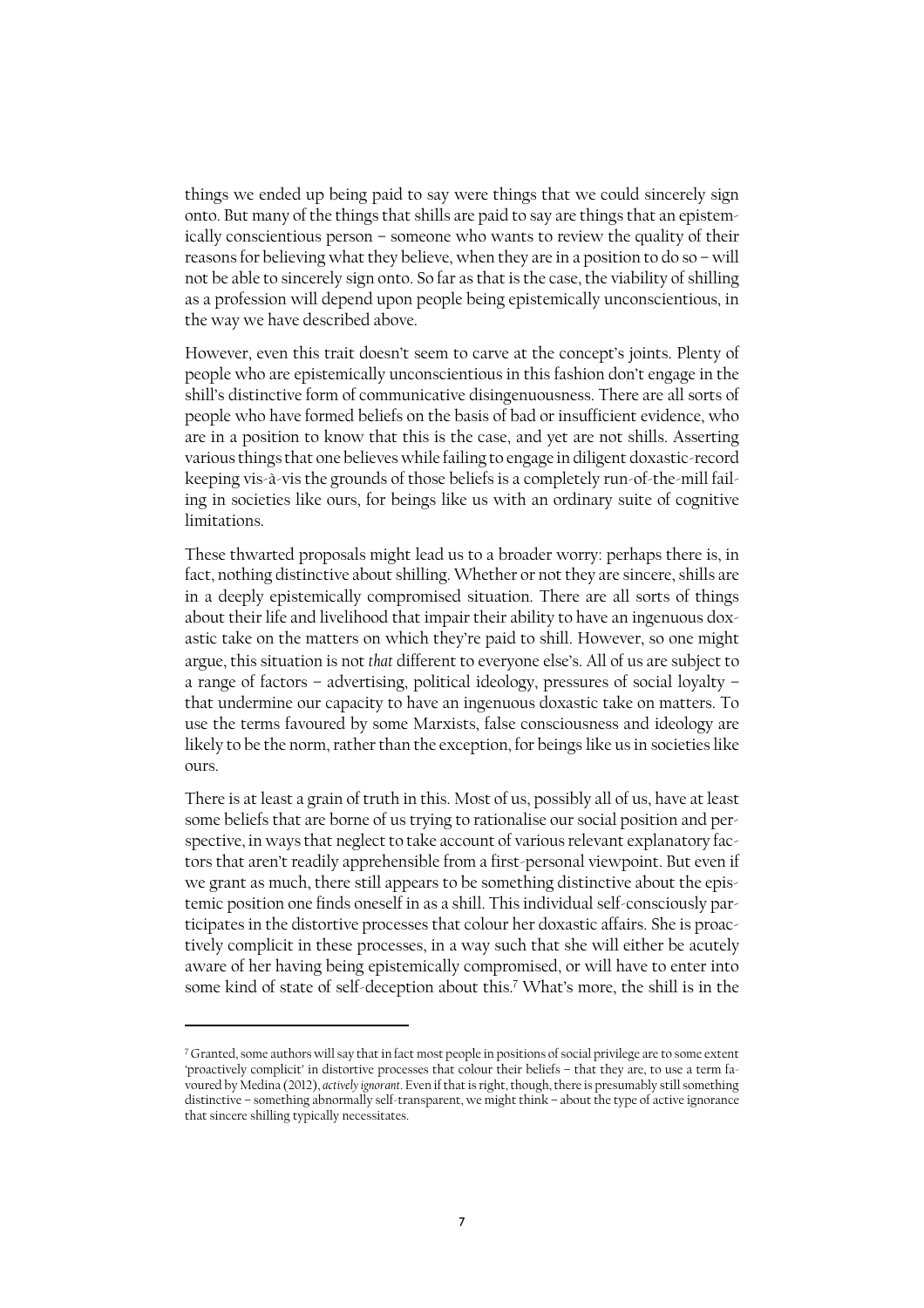relatively unusual position of being able to pinpoint most of the particular token beliefs in relation to which she has become epistemically compromised. 8

The point of this is not to suggest that shills are distinguished by their asserting things that they've been epistemically negligent in forming beliefs about. Shills aren't necessarily epistemically negligent in the above ways, and in cases in which they are epistemically negligent, their negligence is often of a kind that people can exhibit without being shills. On the other hand, there is a form of epistemic misconduct that it seems like only a shill could be guilty of. Consider a case in which a person, A, is being paid to assert that p, while wanting others to believe that she believes p ingenuously, only for her to then come to believe that p, while also gulling herself into thinking that her coming to believe p was not causally related to her getting paid to assert that p. There is something almost grotesque in this, with A simultaneously playing the roles of both the mark *and* con artist. It is as if she is getting paid not just to mess with other people's attitudes vis-à-vis p, but her own too. 9

Not all shills end up in this baroquely intellectually compromised state. Some simply engage in plain old lying. Others remain aware of the ways in which they have distorted their own epistemic position in taking up their trade. But again, it seems that this particular form of epistemic self-destruction is one into which only a shill could descend. And in reflecting on what makes it possible for the shill to descend into this state, we see what it is that makes shilling a distinctive, and distinctively worrisome, communicative practice.<sup>10</sup>

#### 4. The Distinctively Objectionable Thing about Shilling

 $\overline{a}$ 

Here is our proposal, then. Shilling isn't objectionable because it is insincere, or because it involves a shortfall of epistemic conscientiousness. Rather, the feature that defines shilling – speaking in support of a product, organisation, or cause, in a manner designed to obscure that fact – is objectionable in and of itself. Or to restate this using a few bespoke terms of art: it is objectionable to speak *clerically*  – that is, representing a point of view other than one's own, for pay – while taking steps designed to undermine a listener's ability to classify one's speech as clerical,

<sup>8</sup> One might worry that such an ability to pinpoint these beliefs is incompatible with the possibility of self-deception regarding their epistemic status. We don't have space to argue for the contrary here, but see Jordan (forthcoming) for considerations that we take to cut in favour of this claim.

<sup>9</sup> One might be tempted to say that shills of all stripes interfere with their ability to say what they believe because they believe it; on the importance of this relation, see Hannon (2019). While we are sympathetic to this line of thought, we are also unsure how to adjudicate such claims in the present type of case.

<sup>10</sup> We are assuming here that it is possible for the shill to be *innocently* self-deceived, i.e. self-deceived in a way that wasn't consciously embraced at any point. But we grant that assumption might be mistaken. After all, the shill has to remain acutely aware of the strategic purposes that her communication is meant to fulfil, where those purposes are determined by her paymaster's aims.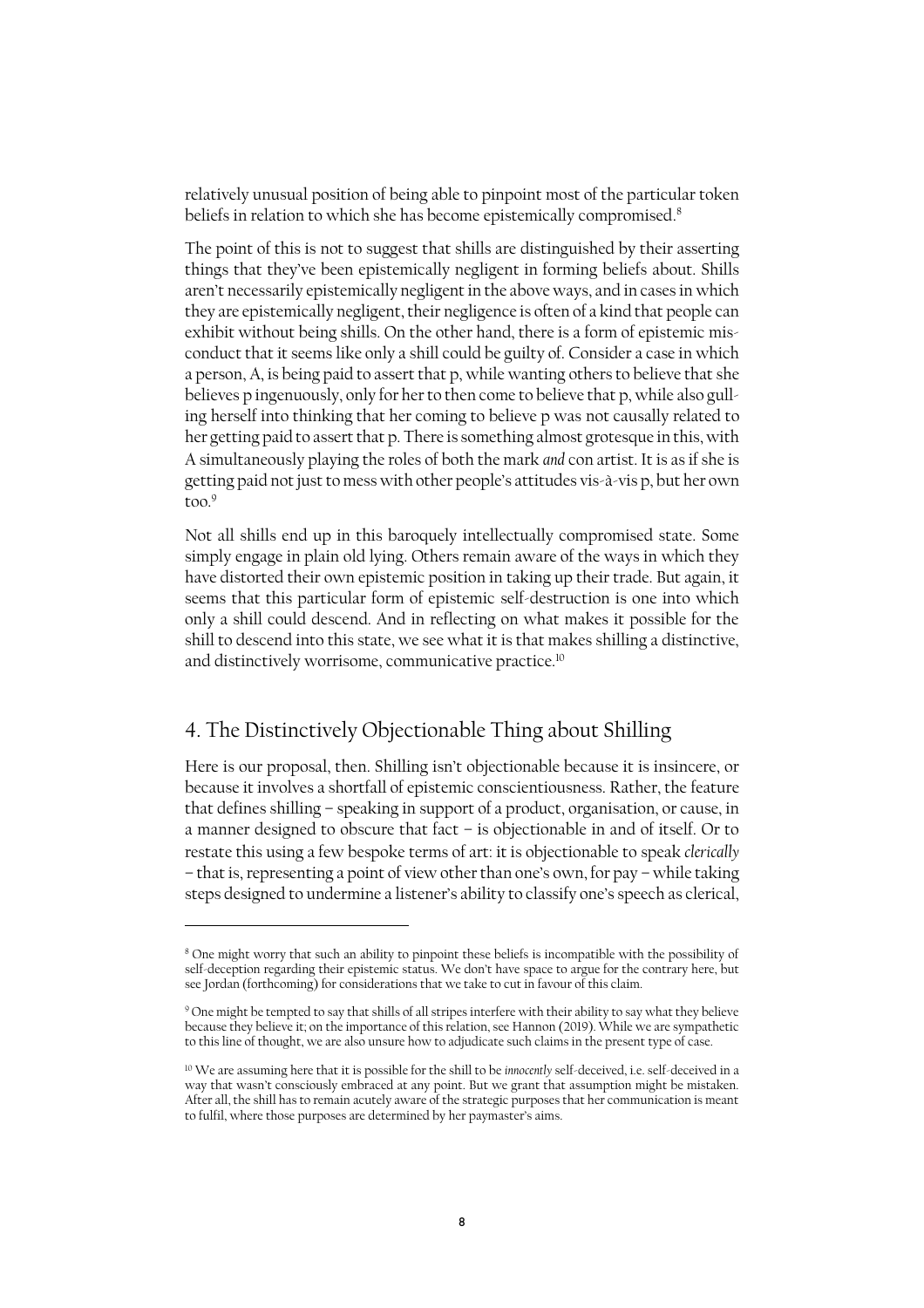as opposed to *personal*. Prototypically, such obfuscation is carried out by *pretending*  to speak personally while actually speaking clerically, but it seems to us that other methods of obfuscation will be possible as well.

To see why we might regard it as objectionable for someone to pass off clerical speech as personal speech, it will be useful to have an example that brackets off some of the confounding factors that might have coloured our intuitive judgements about the objectionability of shilling. To this end, consider the following case.

RENEWABLES. Zara is a sales rep for a renewable energy company, SolarBonanza!, which is tendering for major government contracts. SolarBonanza!'s products really are both less toxic to produce and more efficient than the alternatives. Zara has relevant education and expertise, and having reviewed the technical information and modelling on SolarBonanza!'s products and rival companies' products, she has a justified belief in the superiority of SolarBonanza!'s products. She makes a point of telling the government reps she meets that she isn't just hawking SolarBonanza! for pay; their products really are the best. But this is merely a tactic she employs to make her sales repping efforts more effective. In fact, for her part, Zara is a disillusioned, misanthropic antinatalist. Her motive for repping for SolarBonanza! well is purely monetary. As far as the benefit to the environment goes, she feels something between irritation and indifference.

We take it that the expected consequences of Zara's shilling are overall positive: if her shilling succeeds, more renewable energy will be generated with fewer harmful side-effects. So shilling need not be harmful overall.

What's more, Zara believes the claims that she makes on SolarBonanza!'s behalf, and she has good reasons for believing them. So whatever intuitive objection we feel towards Zara's conduct, it cannot be based on insincerity, epistemic unconscientiousness, or an expectation of harmful consequences. It seems like it must be the brute fact of Zara's pretence – vis-a-vis the personal character of her speech – to which we are intuitively responding.<sup>11</sup>

Is our intuitive condemnation of this pretence justified, or is this merely a kind of customary prejudice, something like a response to a breach of etiquette? If it is

<sup>&</sup>lt;sup>11</sup> Again, we do not mean to suggest that pretense is essential to shilling. Consider a variant on our example where Zara instead says: 'Listen, I'm paid to endorse SolarBonanza!. My bosses don't care whether SolarBonanza! is the best, or whether I believe it is, they just pay me to claim that it is. But I'm telling you: I've done my homework and SolarBonanza! really *is* the best. I get it, you're thinking "that'sjust what she *would* say, to try to persuade us". But would I be *levelling with you*, like I am now, if I wasn't really sincere? I'm paid to say this, but that actually has no bearing on why I believe it. I believe it because the evidence supports it.' This sort of *transparent shill* isn't misrepresenting her self-understanding. Rather, the problem is that she is failing to acknowledge that, from the listener's perspective, what she is doing is indistinguishable from what a really clever, insincere shill might do to win her customer's trust. Thus, we take it, she is still actively obscuring the clericality of her speech.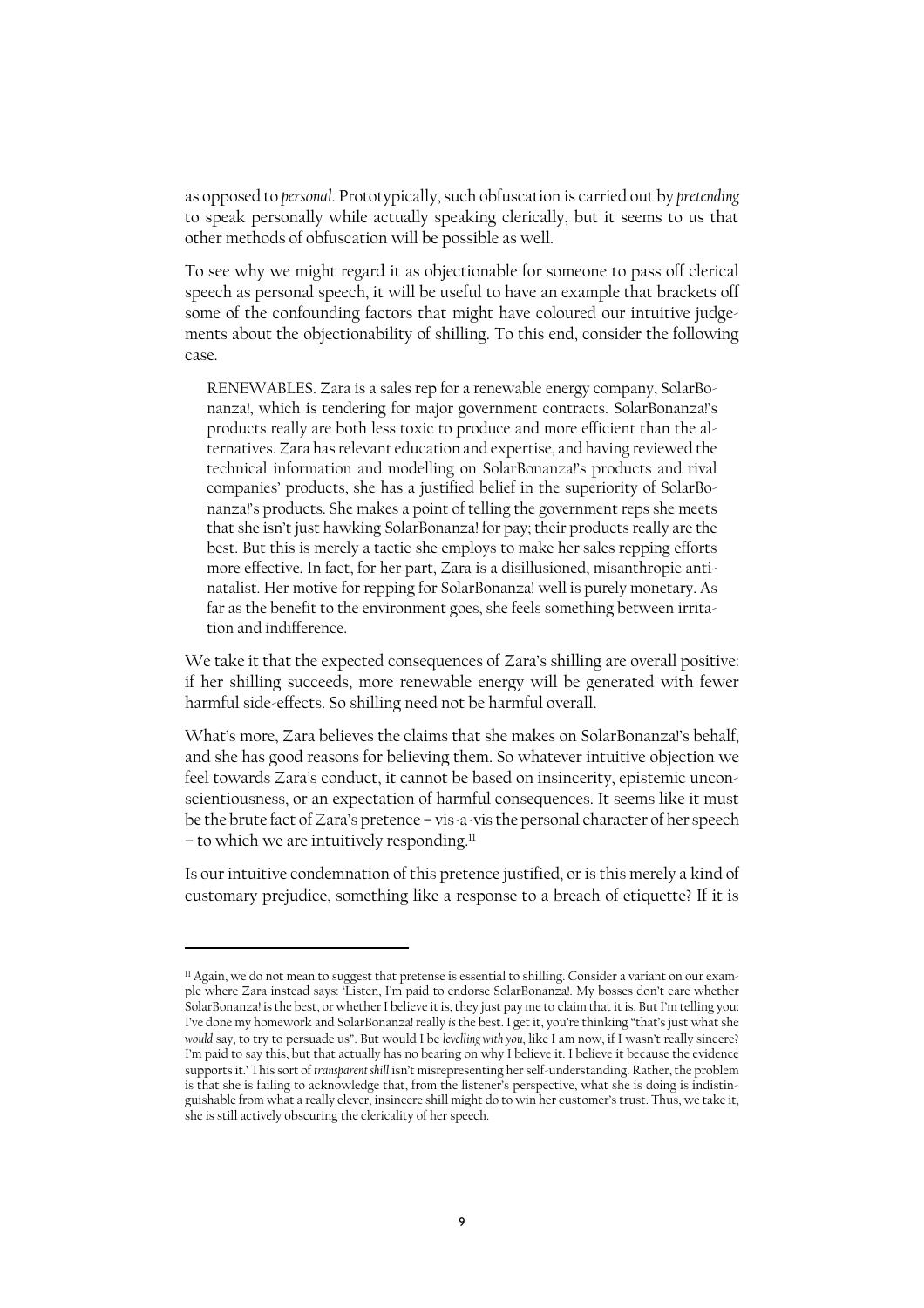justified, it is justified insofar as we have a reasonable expectation, subject to various caveats, that people will show us their true face, not only in saying what they believe – Zara fulfills that expectation – but in letting us see their real interests, attachments, and preferences, i.e. the ones they hold independently of their formal occupations and public roles. One important caveat to this generalisation is that no one is obliged to show her true face to any particular person who wants to see it. It is permissible – obviously, uncontroversially – to guard one's privacy and time, and to relate to other people in a politely arms-length fashion. What is objectionable, however, is to tactically allow another person to believe that one is revealing one's true face to them, when one is actually speaking clerically, i.e. delivering an advertisement or PR message on behalf of an organisation.<sup>12</sup>

One way of theoretically positioning this claim about the objectionability of shilling is to assimilate the shill's pretence to other kinds of lying and misleading. In keeping with a fairly mainstream take on these matters, we could propose that the shill's pretences, much like garden variety lying, wrongfully manipulate those to whom they're conveyed. There is presumably something to this kind of analysis. The shill is indeed trying to manipulate his audience in some shape or form. And notice also that some garden variety liars and misleaders have a hard time recognising themselves as engaged in a manipulative endeavor. The shill may be more likely to consciously intend to perform a manipulative manoeuvre.<sup>13</sup>

This assimilating approach would ask us to give up the *prima facie* plausible idea that there is something distinctively wrong about shilling. Shilling remains distinguishable as a type of communicative activity, but our objections to it become generic. So we have at least a *pro tanto* reason to look for another way of theoretically positioning our explanation. Another unsatisfying thing about the assimilating approach is that it doesn't readily account for the nebulous sense of personal affront that one might feel towards shilling that isn't addressed to oneself. Even if you're no part of Zara's audience in a case like RENEWABLES, you may still feel a sense of indignation towards her conduct. Zara isn't manipulating *you*, and thereby disrespecting *you*. And yet the indignation lingers. There is a sense that the shill – even a relatively benign shill, like Zara – isn't just wronging her addressee, or committing an act which is wrongful from some impersonal moral point of view, but that she is somehow wronging everyone in her community. This intuition is difficult to make sense of if our objections to shilling are assimilated to our objections to other kinds of deceptive communication.

<sup>12</sup> In defending this idea, we are not endorsing a hard-line version of what Korsgaard (1986, p. 341) calls *the ideal of straightforwardness in human relationships*. All that we want to claim is that a certain form of guardedness in the service of a paymaster is objectionable – and no more than that.

<sup>&</sup>lt;sup>13</sup> For a recent, lucid account of this sort of mainstream view about the wrong of lying – in essence, that the wrong is about the liar unjustifiably manipulating the recipients of her lies – see Faulkner (2007).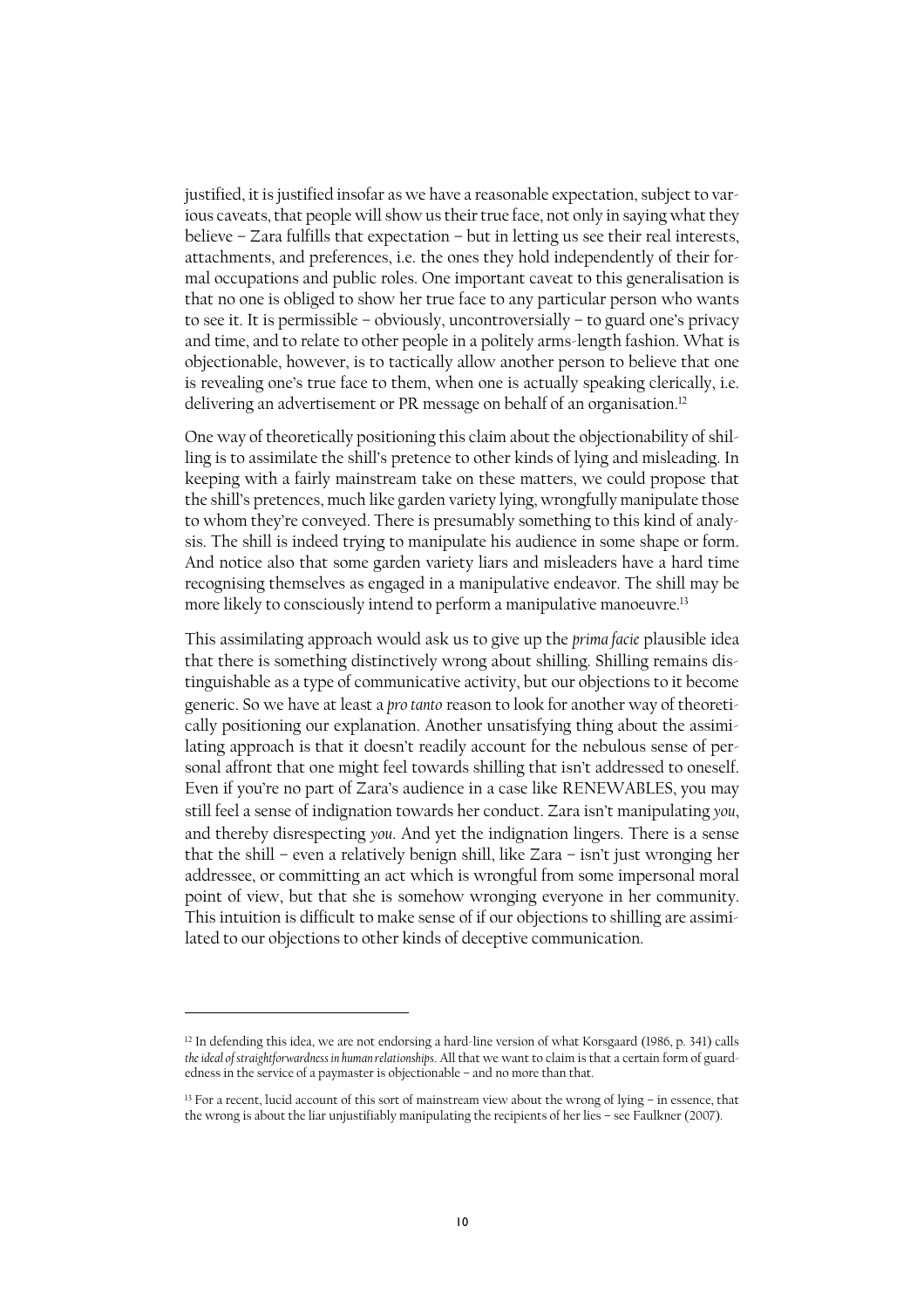In trying to account for this, we will borrow an approach to thinking about communicative ethics, found in the work of Harry Frankfurt and Seana Shiffrin, which appeals to a notion of corruption. Frankfurt (2005) famously argues that bullshit is importantly distinct from lying or deception. Unlike the liar, the bullshitter may believe that what he is saying is true. The issue is that the bullshitter doesn't care whether or not what he is saying is true. He says what he says because saying it conduces to some other purpose that he has, which is at best accidentally connected to his speaking truthfully. Frankfurt claims that the bullshitter is a greater threat to the values of truthfulness than the liar. The liar still recognises truth as a standard to which her speech is answerable, even if she is refusing to answer to it on this occasion. The bullshitter simply does not care. And this is a threat to truthfulness, for the same reason that a detached, ironic nihilism is a greater threat to public morality than brute wrongdoing. Our ideals can withstand violations, but they're shattered by indifference. Bullshit in public discourse has a corrupting effect on society's communicative practices, undermining, as it does, certain normative standards that help make those practices functionally useful (Frankfurt, 2005, pp. 59-61).

Shiffrin's accounts of lying and promissory infidelity also come with an idea of corruption working in the background. In trying to explain why we should sometimes keep promises made under duress, and why we should refrain from certain types of lying, even in 'murderer at the door'-type cases, Shiffrin is guided by the idea that our capacity to fully treat each other as moral agents depends upon us having a deep-seated allegiance to communicative authenticity. We must know others' inner states in order to fulfil our duties to others, and we need robust conventions of honesty and promissory fidelity in order to gain this knowledge. We should prioritise honesty and promissory fidelity, even at considerable cost, in cases where lying and promissory infidelity would not merely infringe against, but positively undermine, a social ethos of communicative authenticity. This kind of reasoning is evident throughout Shiffrin's account of these topics; see for example her analysis of 'murderer at the door' cases (2014, pp. 43-46).

The thing we want to borrow from these authors is their argumentative scheme, rather than any specific conjectures they advance about the consequences of lying or bullshitting. Both Frankfurt and Shiffrin appeal to an idealised picture of a communicatively well-ordered society – one in which everyone recognises that truth matters, or in which everyone adheres to a communicative ethos that conduces to authentic relationships. The forms of communicative wrongdoing they examine are diagnosed *as* wrongdoing because of the way that they disturb this order. The implied causal dynamic is, approximately, that of a convention being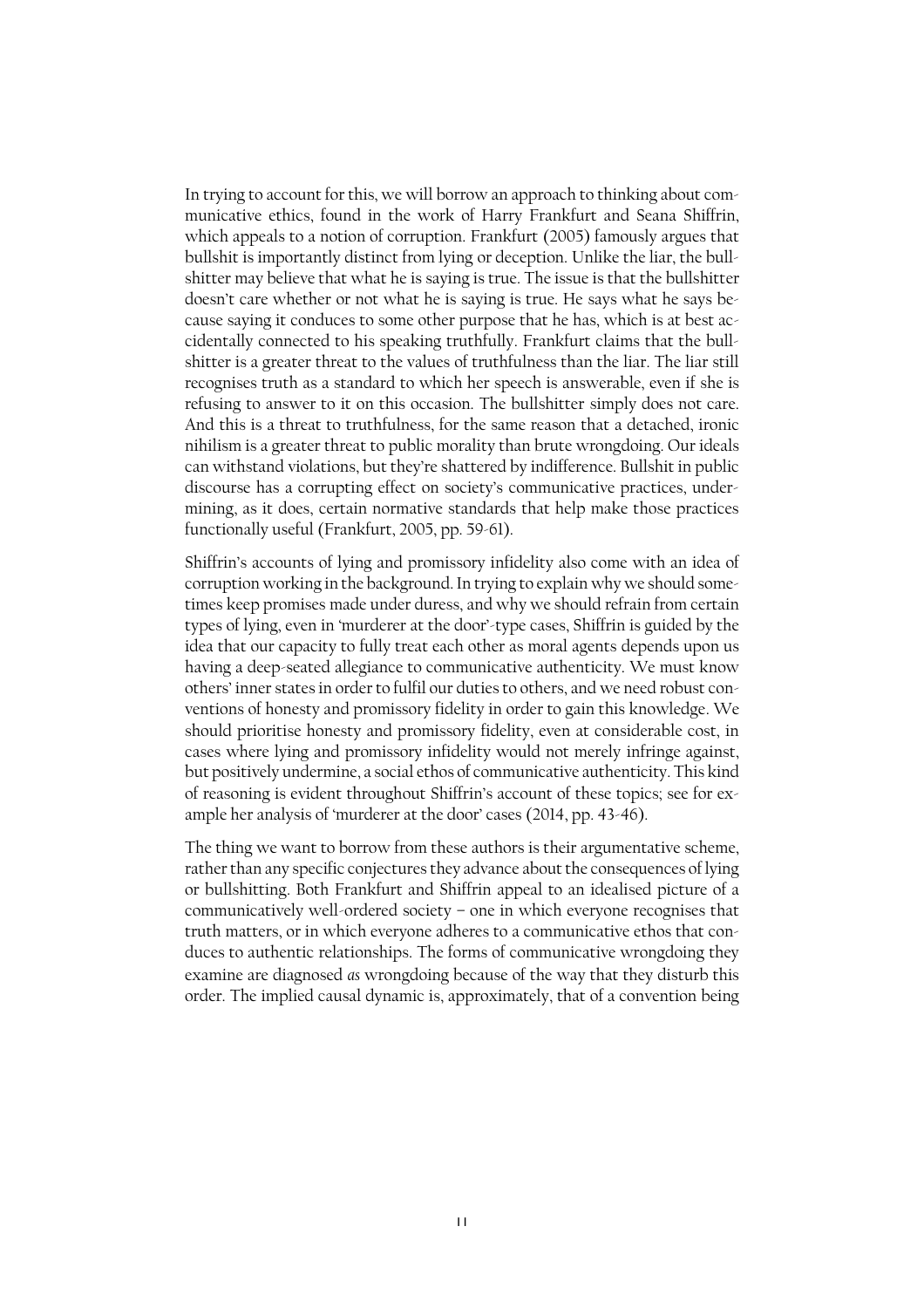unravelled: by acting contrary to a certain regularity of conduct, the wrongdoer weakens the reason that everyone else has to comply with that regularity.<sup>14</sup>

Something similar can be said about the corrupting effect of the shill's blurring of personal and clerical speech. There are good reasons to have a communicative framework in which we conspicuously differentiate these two regions of expression. Many of us take up occupations in which we are called upon to speak on an organisation's behalf, and often we are instrumentally-minded in how we inhabit such roles. That is to say, an individual takes on a role for the sake of a goal that is outside of the role – colloquially: one works to live, rather than living to work. Being able to partition our identities in this way – colloquially: being able to wear and remove different 'hats', as a worker, and a member of a private club, and an untethered individual – enables us to partake of various benefits in a certain kind of public life, without relinquishing a sense of our own individuality. So far asthe distinctions between personal speech and clerical speech are blurred, the benefits of this arrangement are compromised. One isn't troubled by speaking in one's capacity as a worker, so long as one is able to retain a private self apart from that role, and take off one's worker's hat. But if one is expected to toe the company line at all times – or, for members of a religious organisation or political party: if one is expected to stay 'on-message' 24/7 – then the costs of assuming a role in public life can become overwhelming. To enter public life is, *ipso facto*, to renounce one's enjoyment of a cordoned-off, private self. 15

We also have something at stake *qua* listeners, in these communicative conventions, not just *qua* speakers. Sometimes you want to know what the official company or party line is on a given issue. Other times you're interested in what your interlocutor thinks about that matter once all their hats are removed. As individuals with cordoned-off, private selves, we want to be able to enter into meaningful relationships with other people with cordoned-off, private selves. This relational desideratum is utterly thwarted in a world in which our interests, attachments, and preferences are fully dictated to us by our public roles. And it isn't enough just to allow space for private selfhood. We also need to have communicative practices via which we can reliably distinguish personal and clerical speech. If you are always suspicious that your interlocutors are parroting a company line (or a party-political talking point, or denominational orthodoxy), then you are cut-off from authentic personal relationships, almost as much as if you were living in the world where private lives are subsumed by public roles.

<sup>&</sup>lt;sup>14</sup> Here we are just meaning to advert to the general, schematic understanding of conventions, widelyheld since Lewis's (1969) seminal work on the topic, that they are those regularities of conduct for which our reasons for complying with them are fundamentally bound up in the fact that others also comply.

<sup>&</sup>lt;sup>15</sup> Nagel (1998) is one author who argues that we should try to uphold social practices that don't necessitate this kind of trade-off, especially when it comes to people standing for public office.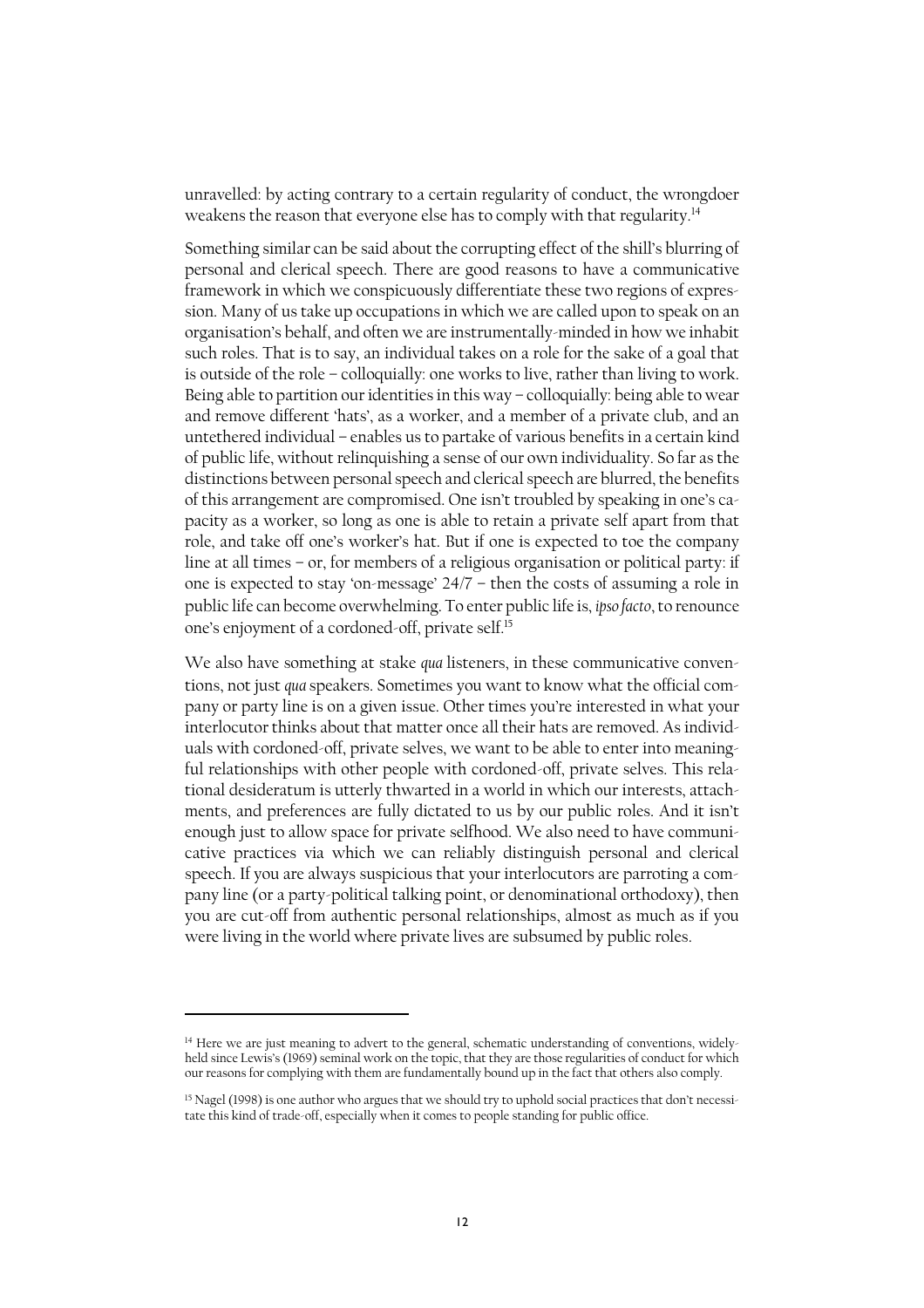#### 5. Near-Shills: Spokespeople and Naïve Enthusiasts

The salutary communicative framework that we are gesturing towards need not be a costly thing to sustain. It is arguably already supported in the law, in most liberal democracies, by virtue of them adopting a differentiated approach, in free speech jurisprudence, to speech which conveys a personal opinion, and speech that is conveyed on behalf of a corporate entity or organisation.<sup>16</sup> It might also necessitate limits being imposed on what employers can contractually demand of their employees, in relation to their communicative activities 'out of hours'.<sup>17</sup> Beyond a few *de jure* norms of these kinds, the maintenance of the sought-after communicative framework in societies like ours will largely rely upon the *de facto* custom of people indicating to others when they are speaking in a clerical capacity. People often do exactly this. They say things like: 'if I was wearing my SolarBonanza! hat, I would say that...'. In plenty of cases the context of a communicative act is enough to indicate whether a speaker is speaking clerically or personally. Clarificatory remarks are only needed when the context is ambiguous.

Having explained the objectionability of shilling along these lines, we can now explain why other kinds of communicative behavior that partly resemble shilling aren't objectionable in the way that shilling is. Consider the acts of a corporate spokesperson. We may object to the spokesperson who works on behalf of a bad organisation, insofar as she becomes a party to their ends. In this regard a spokesperson and a shill may be in the same boat. But once this consideration is bracketed off, there is little to object to in being a spokesperson. In RENEWABLES, if Zara had refrained from any subterfuge about her personal investment in Solar-Bonanza! – if she hadn't used the pretence of talking 'off the record' as a sales tactic – there would have been be nothing to object to. Spokespeople who forthrightly indicate that they are speaking as spokespeople do not damage the distinguishability of personal and clerical speech. Quite the opposite: they fortify the

<sup>16</sup> The idea here is that our framework is supported if free speech jurisprudence offers maximal protection to paradigmatic cases of personal speech, e.g. sincere avowals of one's beliefs, while only offering more qualified protections to advertising, direct marketing, and other commercial speech. This kind of arrangement exists in the US. Regulations on most kinds of personal speech are subject to strict scrutiny, such that they're ultimately, nearly always, adjudged unconstitutional, whereas – under the doctrinal principles enshrined in the landmark case of *Central Hudson Gas & Electric Corp. v. Public Service Commission*, 447 U.S. 557 (1980) – regulations on commercial speech are more readily permitted. In short, deceptive and misleading commercial speech are simply unprotected from government regulation, while regulations on non-misleading commercial speech are permitted provided that they directly advance the legitimate government interests that putatively warrant the regulation. Granted, the sincere shill's speech creates a tension in this kind of jurisprudential approach, because while its personality might formally entitle it to full-blooded protections, intuitively, we judge that its ultimate commercial purposes should make it liable to government regulation on basically the same terms as other commercial speech, especially if and when it is misleading. Our arguments in this paper would support the closing of any loopholes through which companies are able to take advantage of more robust protections by laundering their commercial speech through a shill's personal speech.

<sup>&</sup>lt;sup>17</sup> Anderson (2017) is one recent work that's concerned with this issue, and related issues about the limits of employer control over employee conduct 'out of hours'.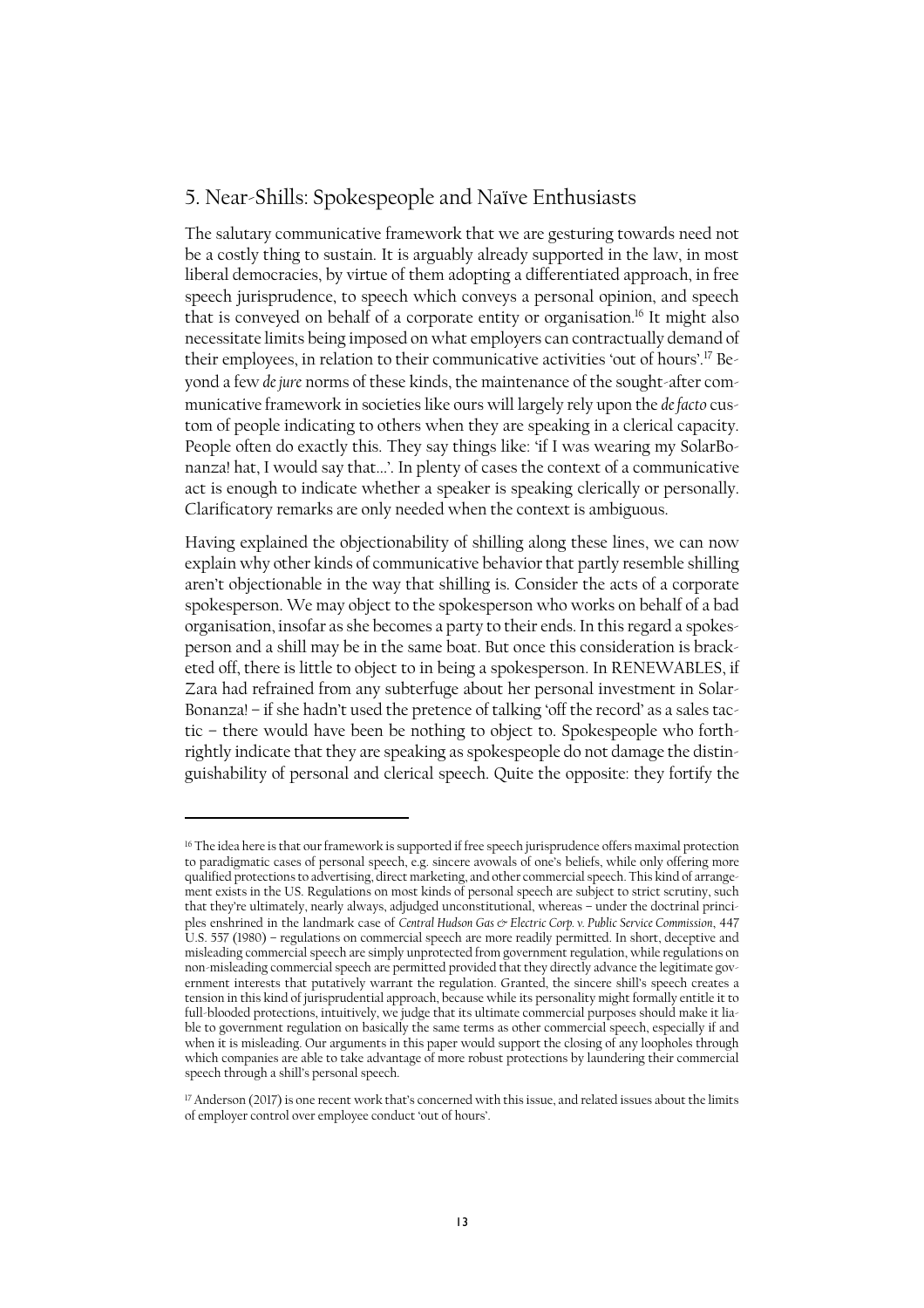communicative framework in which the two are distinguishable, by clearly marking out the clerical, impersonal character of their communicative activities.

A trickier case is the rank and file employee who, having worked for an organisation for some time, experiences some kind of melding of personal identity and public role. The interests, attachments, and preferences that belong to this individual's public role may become a proxy for her personal attitudes. Suppose Joy is a software engineer at Goggle. She may experience a mild but ultimately inexorable psychic pressure to desire that Goggle will annihilate PricklyPear in the battle for tech supremacy. And this may result in Joy communicating in ways that bear a notable resemblance to paid shilling. Suppose that Joy attends a software convention and presents an enthusiastic, impromptu speech to a group of investors about why Goggle's software is far superior PricklyPear's. Does Joy's spruiking in this case conflate the clerical and the personal, in an objectionable manner?

We don't believe so. It is in one's interests that one be able to maintain a private self who stands apart from one's public roles. But one may then choose to align one's private self with one's public role. Living to work, rather than working to live, isn't necessarily objectionable – if one's work is valuable, and if one autonomously chooses such a life. Someone like Joy, who has an interwoven public-private self, will, like Zara, tell others that she isn't just singing Goggle's praises for pay, that she truly believes in Goggle. But unlike Zara, Joy isn't engaged in a pretence. She isn't disguising her true face. Rather, she's authentically manifesting to others the fact that – for better or worse – her personal face has merged with its clerical mask. Zara, by comparison, is duplicitously pretending that this is the case. And in this, she chips away at the normative force of the customary expectation that we make our personal and public selves distinguishable.

Another tricky case – though again, one that we see as importantly distinct from shilling, in terms of its ethical character – is the earnest, naïve enthusiast, who adores a product or company so much that he engages in shill-like spruiking on its behalf, without receiving any payment. Consider the following example.

GEARHEAD. Chris upgrades his crankset from an Ultegra to a DuraAce, shaving a cool 50 grams from his bike weight in the process. Chris takes several rides on his upgraded rig and boy does he feel faster! So much so that he takes to Facebook and announces: 'New crankset bros! WAY faster thanks to my new DuraAce.'

Chris vaguely resembles a certain kind of sincere shill: one whose belief in what they are paid to say is only sustainable thanks to their unconscientious disinclination to examine the grounds of those beliefs. If Chris were to thoughtfully reflect on the matter he would remember that his own body weight fluctuates within a 3-4 pound (1360-1814 gram) range, which effectively swamps the upgrade's effect on his bike's weight. In Chris's perception of his bike's performance, he is experiencing something like a placebo effect, and he would realise this if he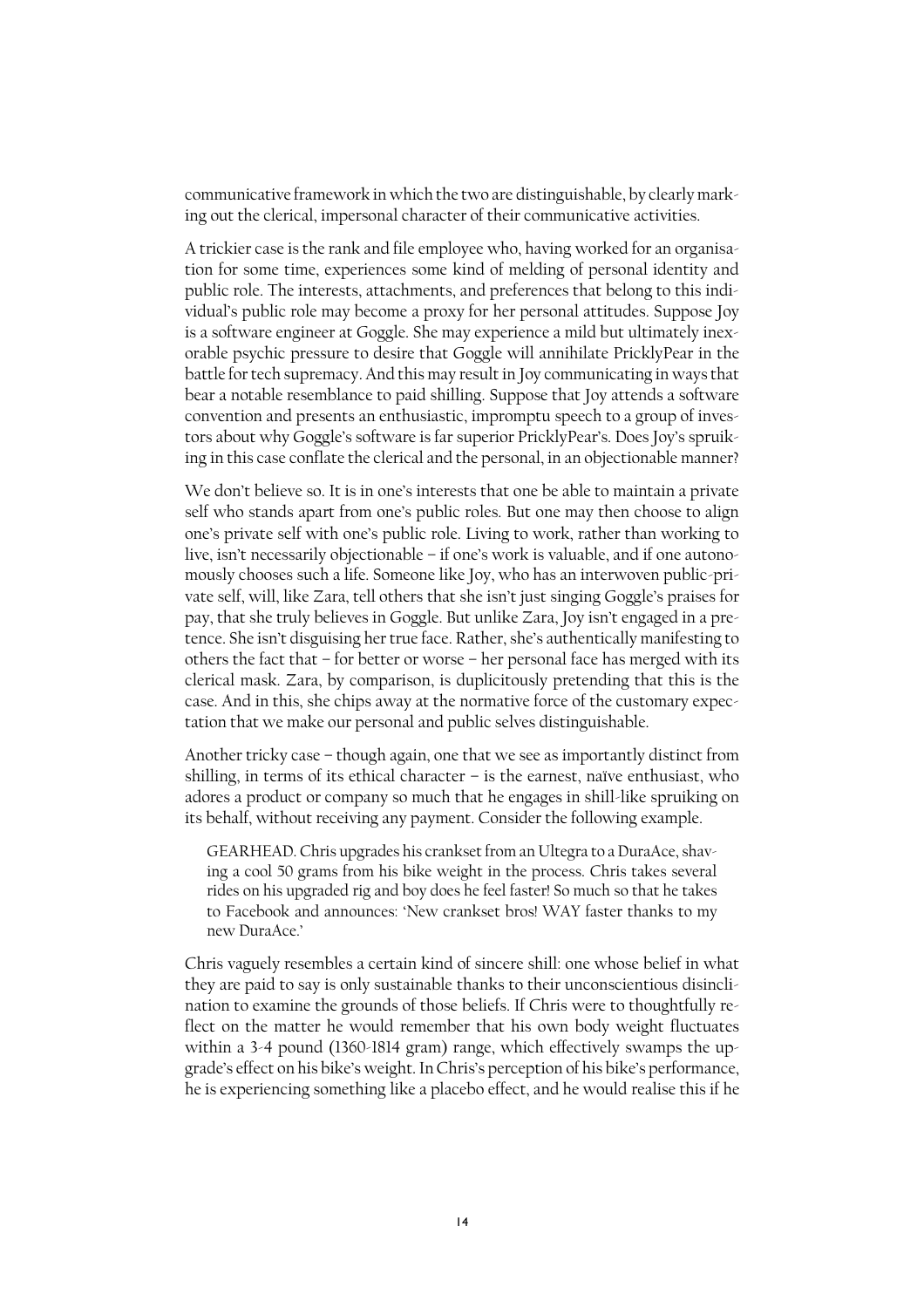reflected on things. Like the sincere shill, Chris is motivated to remain unreflective. But whereas the sincere shill's motivations are about avoiding cognitive dissonance in her occupation, Chris's motivations are about needing to rationalise the eye-watering sum that he parted with in acquiring his new crankset.

Again though, like Joy from Goggle, Chris is not disguising clerical attitudes as personal attitudes. If there is anything awry with him, it owes to the fact that his ingenuous personal attitudes are a bit more clerical in content than we feel they should be. This doesn't undercut the communicative customs under which we expect people to make their clerical and personal attitudes distinguishable. Although perhaps, if the world became overrun with Chrises (or Joys), our reasons for wanting to uphold those communicative customs would be weakened.

#### 6. Conclusion: Influencers and Wannabe Shills

We have argued that the intrinsically objectionable thing about shilling isn't that it is insincere, or epistemically unconscientious, but rather that it involves a pernicious obfuscation: the shill is speaking clerically, but intentionally takes steps to obscure that fact, typically (though not always) via pretence. Such obfuscation is objectionable because it undermines our conventional commitment to a particular form of communicative ingenuousness, one which helps mitigate the costs of taking on public offices and identities. The shill's pretences may be subtly selfdeceptive, or more self-consciously cynical, but in either case the objectionable feature we have highlighted will still obtain. The *most* objectionable feature of a particular shill's activity might be the awful consequences that it contributes to, or the gross deception that it involves. But all shills, even those that don't perpetrate these particular wrongs, are liable to censure.

Many influencers on social media sites like Instagram are shills. They sell companies access to their feeds, offering some number of mentions or cameos with their product for a given fee. Influencers are rarely candid about these arrangements. (The efficacy of hiring influencers, as a marketing strategy, is, we surmise, inversely correlated with the influencer's transparency. To the extent that some influencer *is* candid about such arrangements, they would evade the charge of shilling.) We can take a well-known celebrity as an example. Khloe Kardashian regularly posts about a product called Flat Tummy Tea, a drink containing diuretics and laxatives, marketed to young women. In a typical post, Khloe will tell her followers: 'This @flattummytea is really working the bloat out!' We regard this as a paradigm case of shilling: Kardashian pretends to be praising Flat Tummy Tea just because. She avoids mentioning that she's a paid, undercover spokesperson.<sup>18</sup>

<sup>18</sup> More recently, many Instagram influencers have started listing the hashtag #Ad in their comments on their sponsored posts, though typically after numerous other comments and so well below the 'fold' and thus easily miss-able. Does this suffice to make these influencers something other than shills? We think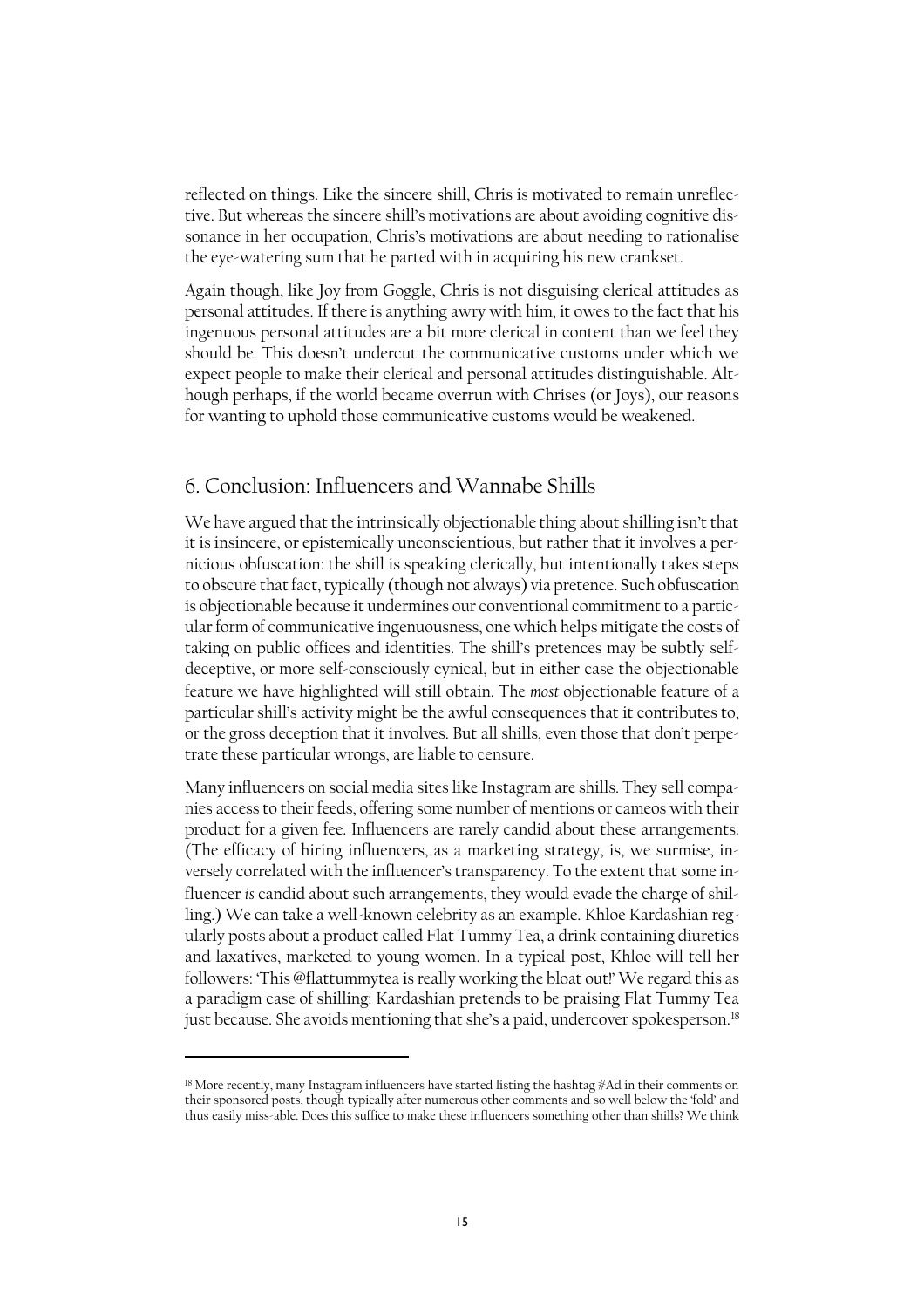Presumably many or most of Kardashian's followers put two-and-two together, regarding her relationship with the company. But Kardashian keeps up the pretence all the same, because it is integral to the marketing strategy. And that pretence, we have argued, is one species of the sort of obfuscation characteristic of shilling.

Social media facilitates a potent shilling dynamic. People identify with celebrities as though they were friends, and social media provides a communication channel that aids that illusion, allowing the celebrity to retain an air of intimacy while hawking wares to a massive audience. Shilling may thus be in a process of becoming a stronger and more widely utilised marketing practice. Many people are instinctively troubled by that prospect, and the analysis put forward here about what makes shilling objectionable lends some measure of support to that concern.

One interesting phenomenon which is coming along for the ride with the expansion of social media influencing is what we would like to call *wannabe shilling*: people using social media accounts to post about products or companies, with the hope of getting hired as paid influencers, and/or scoring free schwag. 19,20 We believe that wannabe shilling is a cause for concern, particularly in light of our account of what makes shilling objectionable. Thanks to a widespread perception of lucrative potential in becoming a paid influencer, it may be possible to simulate the negative effects of a shill's obfuscations without a formal shilling arrangement. The more moralistic reaction to this phenomenon would be to censure wannabe shills for chasing opportunities to take up an objectionable line of work. The more politically-minded reaction would be to train our critical gaze on the social forces – expanding wealth divides, a dwindling of meaningful, living-wage jobs, manipulative platform design by social media companies – that plausibly incentivise wannabe shilling.

Either way, the emergence of wannabe shilling doesn't augur well. It is despairingly easy to imagine a future in which the distinction between people's personal and clerical attitudes is viewed as a quaint relic. 'Remember the good old days, when you weren't contractually obligated to make posts on social media praising your employer's products and board of directors? Remember when we used to think of ourselves as having interests, attachments, and preferences that were in any sense independent of our paymasters?' Some critically-minded readers may

not, as we take it that the fact that they are posting on what is otherwise their personal feed is more significant than this (often hidden) indication that a particular post has been paid for.

<sup>&</sup>lt;sup>19</sup> Schwag (n.): Items given away free, typically for promotional purposes, to people attending an event, using a service, etc. (Oxford English Dictionary).

<sup>&</sup>lt;sup>20</sup> In a somewhat tongue-in-cheek spirit, a philosopher in the UK has recently launched an Instagram account focusing on the variety of delicious-looking ramen bowls that he can prepare in his office using only Tesco house-brand ingredients. Each of his posts is tagged with '#tesco', in an attempt to garner Tesco's attention and sponsorship. Is this person a shill for Tesco? Not quite (or yet), because he isn't engaged in the relevant kind of obfuscation vis-à-vis personal v. clerical communication.